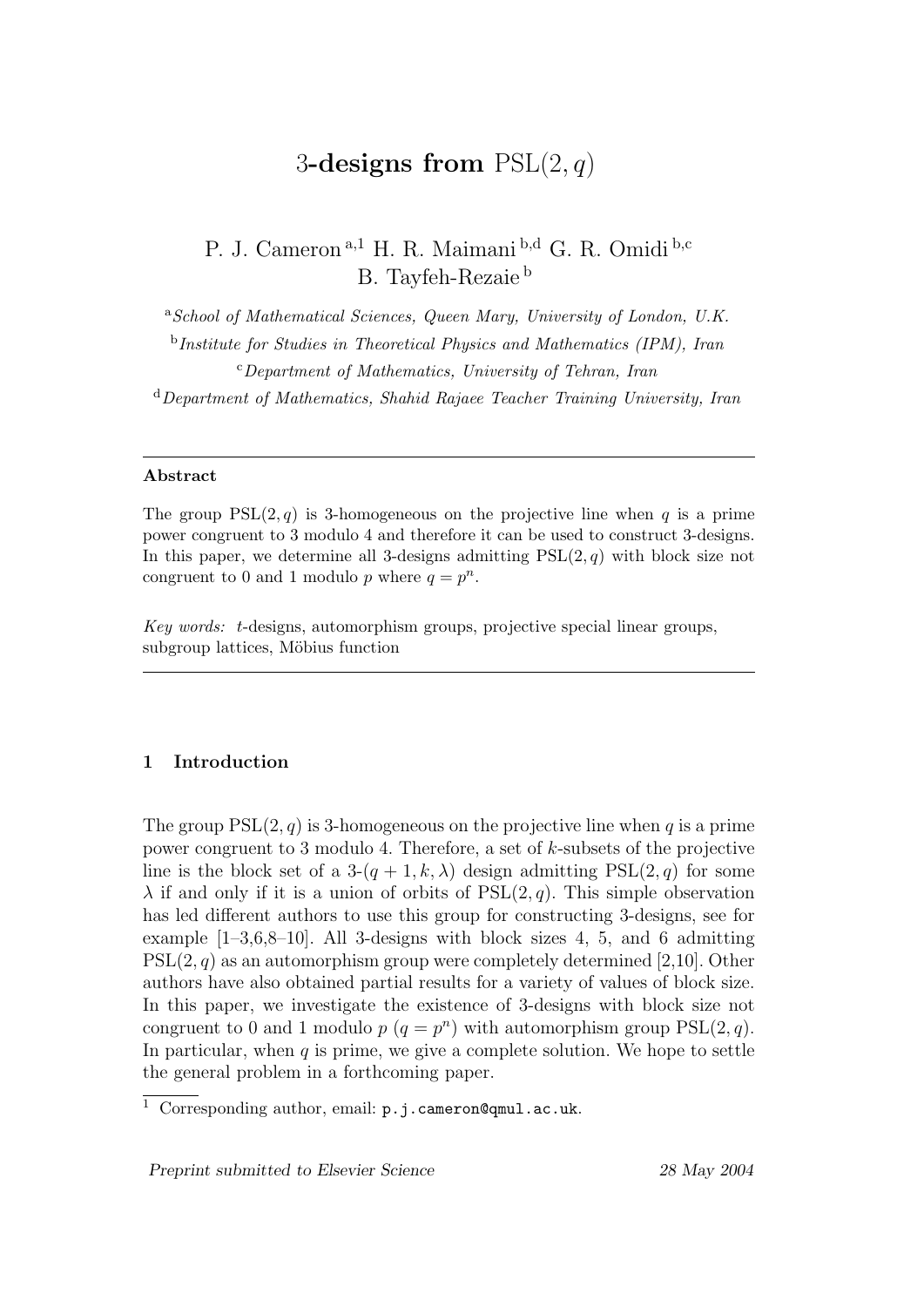#### 2 Notation and Preliminaries

Let  $t, k, v$ , and  $\lambda$  be integers such that  $0 \le t \le k \le v$  and  $\lambda > 0$ . Let X be a v-set and  $P_k(X)$  denote the set of all k-subsets of X. A t- $(v, k, \lambda)$  design is a pair  $\mathcal{D} = (X, D)$  in which D is a collection of elements of  $P_k(X)$  (called blocks) such that every t-subset of X appears in exactly  $\lambda$  blocks. If D has no repeated blocks, then it is called simple. Here we are concerned only with simple designs. It is well known that a set of necessary conditions for the existence of a  $t-(v, k, \lambda)$  design is

$$
\lambda \binom{v-i}{t-i} \equiv 0 \quad \left( \text{mod} \binom{k-i}{t-i} \right),\tag{1}
$$

for  $0 \leq i \leq t$ . An *automorphism* of D is a permutation  $\sigma$  on X such that  $\sigma(B) \in D$  for each  $B \in D$ . An *automorphism group* of  $D$  is a group whose elements are automorphisms of D.

Let G be a finite group acting on X. For  $x \in X$ , the *orbit* of x is  $G(x) =$  ${gx | g \in G}$  and the *stabilizer* of x is  $G_x = {g \in G | gx = x}$ . It is well known that  $|G| = |G(x)||G_x|$ . Orbits of size |G| are called *regular* and the others are called *non-regular*. If there is an  $x \in X$  such that  $G(x) = X$ , then G is called transitive. The action of G on X induces a natural action on  $P_k(X)$ . If this latter action is transitive, then  $G$  is called  $k$ -homogeneous.

Let q be a prime power and let  $X = GF(q) \cup {\infty}$ . Then the set of all mappings

$$
g: x \mapsto \frac{ax+b}{cx+d},
$$

on X such that  $a, b, c, d \in GF(q)$ ,  $ad-bc$  is a nonzero square and  $g(\infty) = a/c$ ,  $g(-d/c) = \infty$  if  $c \neq 0$ , and  $g(\infty) = \infty$  if  $c = 0$ , is a group under composition of mappings called *projective special linear group* and is denoted by  $PSL(2, q)$ . It is well known that  $PSL(2, q)$  is 3-homogeneous if and only if  $q \equiv 3 \pmod{4}$ . Note that  $|PSL(2,q)| = (q^3 - q)/2$ . Throughout this paper, we let q be a power of a prime p and congruent to 3 (mod 4). Since  $PSL(2, q)$  is 3homogeneous, a set of k-subsets is a  $3-(q+1, k, \lambda)$  design admitting  $PSL(2, q)$ as an automorphism group if and only if it is a union of orbits of  $PSL(2, q)$  on  $P_k(X)$ . Thus, for constructing designs with block size k admitting  $PSL(2, q)$ , we need to determine the sizes of orbits in the action of  $PSL(2, q)$  on  $P_k(X)$ .

Let  $H \leq \text{PSL}(2, q)$  and let define

 $f_k(H) :=$  the number of k-subsets fixed by H,  $g_k(H) :=$  the number of k-subsets with the stabilizer group H.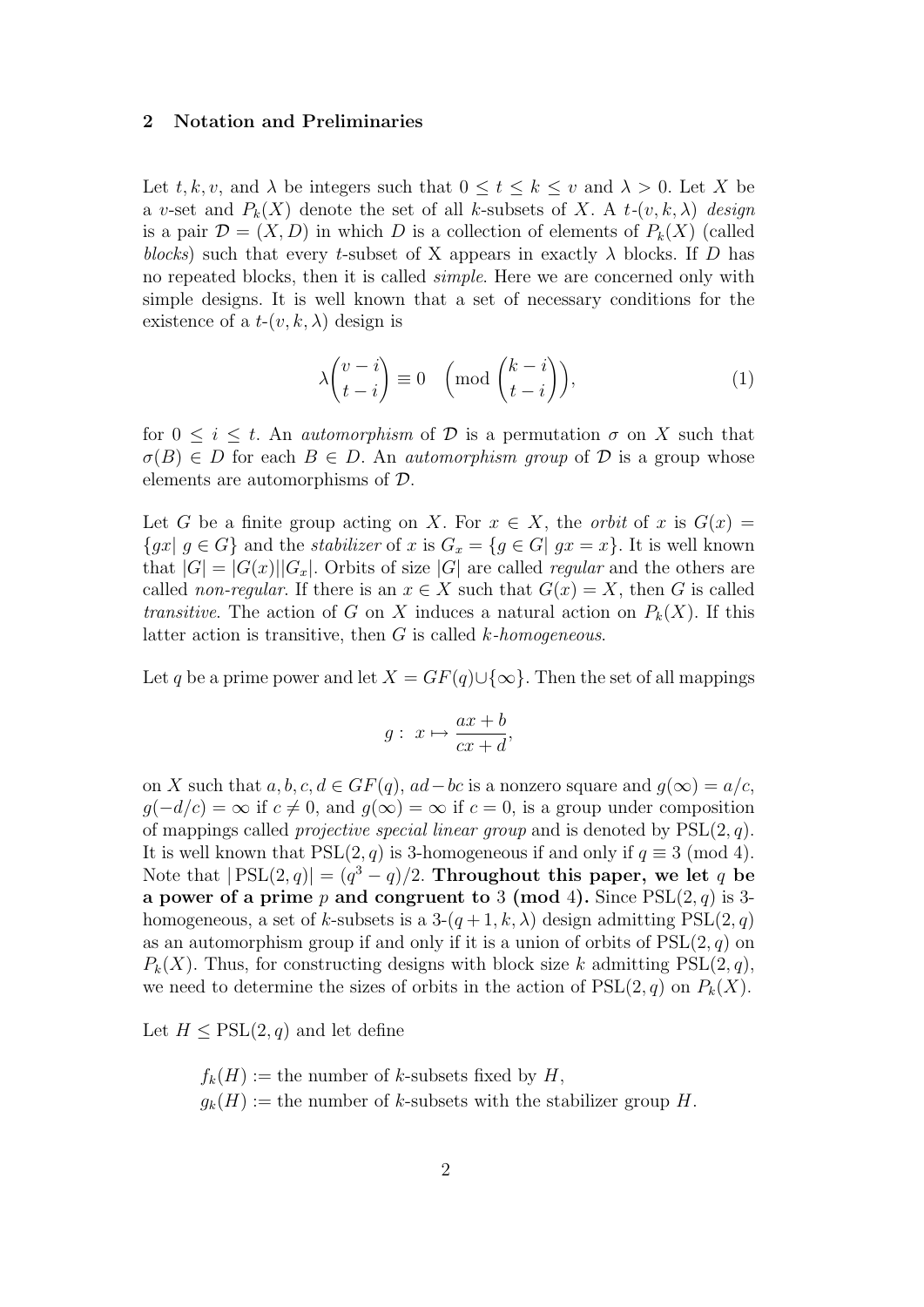Then we have

$$
f_k(H) = \sum_{H \le U \le \text{PSL}(2,q)} g_k(U). \tag{2}
$$

We are mostly interested in finding  $g_k$  which help us directly to obtain the sizes of orbits. It is a fairly simple task to find  $f_k$  and then to use it to compute  $g_k$ . By Möbius inversion applied to  $(2)$ , we have

$$
g_k(H) = \sum_{H \le U \le \text{PSL}(2,q)} f_k(U)\mu(H, U),\tag{3}
$$

where  $\mu$  is the Möbius function of the subgroup lattice of  $PSL(2, q)$ .

For any subgroup H of  $PSL(2, q)$  we need to carry out the following:

- (i) Find the sizes of orbits from the action of  $H$  on the projective line and then compute  $f_k(H)$ .
- (ii) Calculate  $\mu(H, U)$  for any overgroup U of H and then compute  $g_k(H)$  using (3).

Note that if H and H' are conjugate, then  $f_k(H) = f_k(H')$  and  $g_k(H) =$  $g_k(H')$ .

In Section 4, we determine the action of subgroups of  $PSL(2, q)$  on the projective line. Section 5 is devoted to the Möbius function on the subgroup lattices of subgroups of  $PSL(2, q)$ . We will compute  $f_k$  and  $g_k$  in Sections 6 and 7, respectively and then will use the results to find new 3-designs with automorphism group  $PSL(2, q)$  in Section 8.

The following useful lemma is trivial by (1).

**Lemma 1** Let B be a k-subset of the projective line, and let G be its stabilizer group under the action of  $PSL(2,q)$ . Then |G| divides  $3\binom{k}{3}$  $\left(\begin{matrix} k \ 3 \end{matrix}\right).$ 

#### 3 The subgroups of  $PSL(2,q)$

The subgroups of  $PSL(2,q)$  are well known and given in [4,7]. In the following theorems and lemmas we present a brief account on the structure of elements and subgroups of  $PSL(2, q)$ . These information will be used in the subsequent sections.

**Theorem 2** [4,7] Let g be a nontrivial element in  $PSL(2,q)$  of order d and with f fixed points. Then  $d = p$  and  $f = 1$ ,  $d\left| \frac{q+1}{2} \right|$  $\frac{+1}{2}$  and  $f = 0$ , or  $d\left|\frac{q-1}{2}\right|$  $rac{-1}{2}$  and  $f = 2$ .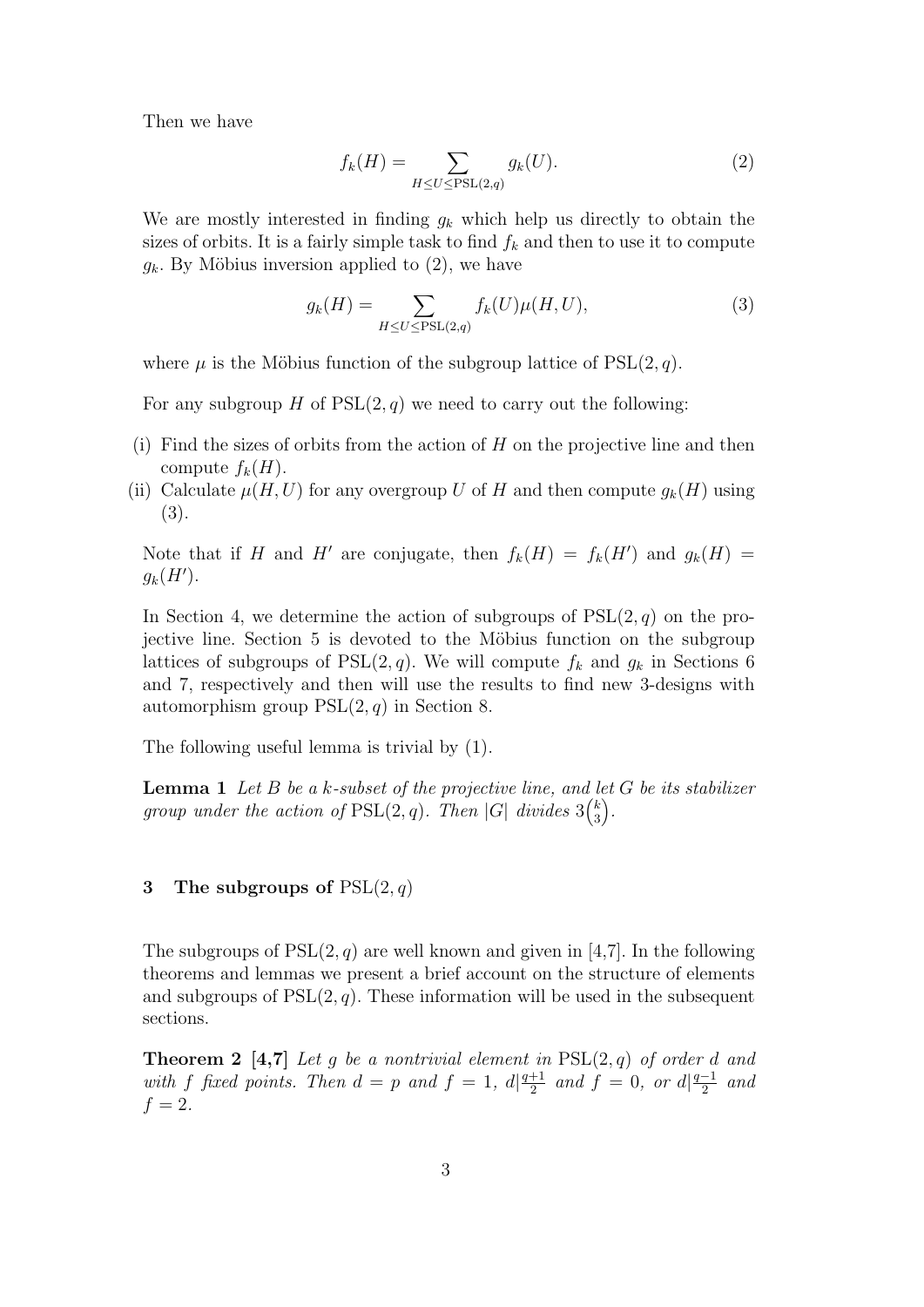**Theorem 3 [4,7]** The subgroups of  $PSL(2, q)$  are as follows.

- (i)  $q(q \mp 1)/2$  cyclic subgroups of order d where  $d\left|\frac{q \pm 1}{q}\right|$  $rac{\pm 1}{2}$ .
- (ii)  $q(q^2-1)/(4d)$  dihedral subgroups of order 2d where  $d\frac{q+1}{2}$  $\frac{\pm 1}{2}$  and  $d > 2$  and  $q(q^2-1)/24$  subgroups  $D_4$ .
- (iii)  $q(q^2-1)/24$  subgroups  $A_4$ .
- (iv)  $q(q^2-1)/24$  subgroups  $S_4$  when  $q \equiv 7 \pmod{8}$ .
- (v)  $q(q^2-1)/60$  subgroups  $A_5$  when  $q \equiv \pm 1 \pmod{10}$ .
- (vi)  $p^{n}(p^{2n}-1)/(p^{m}(p^{2m}-1))$  subgroups  $PSL(2, p^{m})$  where  $m|n$ .
- (vii) The elementary Abelian group of order  $p^m$  for  $m \leq n$ .
- (viii) A semidirect product of the elementary Abelian group of order  $p^m$  and the cyclic group of order d where  $d\left|\frac{q-1}{2}\right|$  $\frac{-1}{2}$  and  $d|p^m - 1$ .

In this paper we are specially interested in the subgroups  $(i)-(v)$  in Theorem 3. Note that isomorphic subgroups of  $PSL(2, q)$  of types (i)–(v) in Theorem 3 are conjugate in PGL $(2, q)$ . Now since PSL $(2, q)$  is normal in PGL $(2, q)$ , for any subgroup of  $PSL(2,q)$  of types (i)-(v) one can easily find the number of overgroups which are of these types using Theorem 3. We have the following lemmas.

**Lemma 4**  $C_d$  has a unique subgroup  $C_l$  for any  $l > 1$  and  $l | d$ . The nontrivial subgroups of the dihedral group  $D_{2d}$  are as follows:  $d/l$  subgroups  $D_{2l}$  for any  $l | d \text{ and } l > 1$ , a unique subgroup  $C_l$  for any  $l | d \text{ and } l > 2$ , d subgroups  $C_2$  if d is odd and  $d+1$  subgroups  $C_2$  otherwise. Moreover  $D_{2d}$  has a normal subgroup  $C_2$  if and only if d is even.

**Lemma 5** The conjugacy classes of nontrivial subgroups of  $A_4$ ,  $S_4$ , and  $A_5$ are as follows.

|  |             |  | group $C_2 C_2 C_3 C_4 C_5 D_4 D_4 D_6 D_8 D_{10} A_4$ |
|--|-------------|--|--------------------------------------------------------|
|  | $A_4$ 3 4 1 |  |                                                        |
|  |             |  | $S_4$ 3 6 4 3 1 3 4 3 1                                |
|  |             |  | $A_5$ 15 10 6 5 10 6 5                                 |

**Lemma 6** Let  $l \frac{q \pm 1}{2d}$  $\frac{q\pm 1}{2d}$  and  $f\left|\frac{q\pm 1}{2}\right|$  $rac{\pm 1}{2}$ .

(i) Any  $C_d$  is contained in a unique  $C_{ld}$ .

- (ii) If  $d > 2$ , then any  $C_d$  is contained in  $(q \pm 1)/(2ld)$  subgroups  $D_{2ld}$ .
- (iii) Any  $C_2$  is contained in  $(q+1)/4$  subgroups  $D_4$ ,  $(q+1)/2$  subgroups  $D_{2f}$  if  $f > 1$  is odd, and  $(q+1)(f+1)/(2f)$  subgroups  $D_{2f}$  if f is even.
- (iv) If  $d > 2$ , then any  $D_{2d}$  is contained in a unique  $D_{2ld}$ .
- (v) Any  $D_4$  is contained in 3 subgroups  $D_{2f}$  for  $f > 2$  even.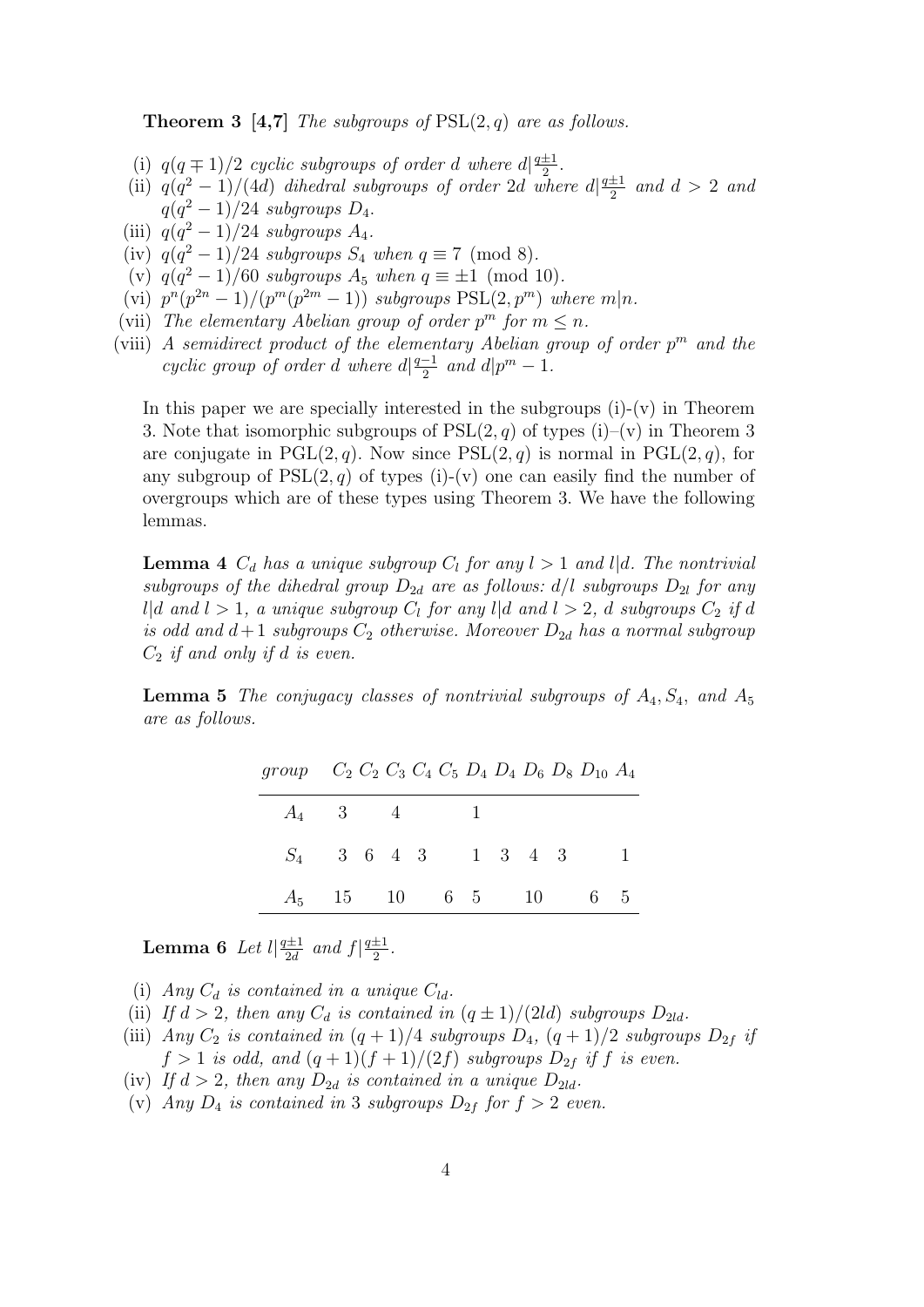**Lemma 7(i)** Any  $C_2$  is contained in  $(q+1)/2$  subgroups  $S_4$  as a subgroup  $C_2$ of  $S_4$  with 6 conjugates (see Lemma 5) when  $q \equiv 7 \pmod{8}$ .

- (ii) Any  $C_2$  is contained in  $(q+1)/2$  subgroups  $A_5$  when  $q \equiv \pm 1 \pmod{10}$ .
- $(iii)$  Let  $3|\frac{q+1}{2}$  $\frac{\pm 1}{2}$ . Then any  $C_3$  is contained in  $(q \pm 1)/3$  subgroups  $A_4$ ,  $(q \pm 1)/3$ subgroups  $S_4$  when  $q \equiv 7 \pmod{8}$ , and  $(q \pm 1)/3$  subgroups  $A_5$  when  $q \equiv \pm 1$ (mod 10).
- (iv) Any  $A_4$  is contained in a unique  $S_4$  when  $q \equiv 7 \pmod{8}$  and 2 subgroups  $A_5$  when  $q \equiv \pm 1 \pmod{10}$ .

**Lemma 8**(i) Any  $D_4$  is contained in a unique  $A_4$  and if  $q \equiv 7 \pmod{8}$ , then it is in a unique  $S_4$  in which it is normal.

- (ii) Any  $D_6$  is contained in 2 subgroups  $S_4$  when  $q \equiv 7 \pmod{8}$  and 2 subgroups A<sub>5</sub> when  $q \equiv \pm 1 \pmod{10}$ .
- (iii) Any  $D_8$  is contained in 2 subgroups  $S_4$  when  $q \equiv 7 \pmod{8}$ .
- (iv) Any  $D_{10}$  is contained in 2 subgroups  $A_5$  when  $q \equiv \pm 1 \pmod{10}$ .

#### 4 The action of subgroups on the projective line

In this section we determine the sizes of orbits from the action of subgroups of  $PSL(2, q)$  on the projective line. Here, the main tool is the following observation: If  $H \leq K \leq \text{PSL}(2,q)$ , then any orbit of K is a union of orbits of H. In the following lemmas we suppose that H is a subgroup of  $PSL(2, q)$  and  $N_l$ denotes the number of orbits of size l.

**Lemma 9** Let H be the cyclic group of order d. Then

(i) if  $d\left|\frac{q+1}{2}\right|$  $\frac{+1}{2}$ , then  $N_d = (q+1)/d$ ,  $(iii)$  if  $d\left|\frac{q-1}{2}\right|$  $\frac{2}{2}$ , then  $N_1 = 2$  and  $N_d = (q-1)/d$ .

PROOF. This is trivial by Theorem 2.

Lemma 10 Let H be the dihedral group of order 2d. Then

(i) if  $d\left|\frac{q+1}{2}\right|$  $\frac{+1}{2}$ , then  $N_{2d} = (q+1)/(2d)$ ,  $(iii)$  if  $d\left|\frac{q-1}{2}\right|$  $\frac{2}{2}$ , then  $N_2 = 1$  and  $N_{2d} = (q-1)/(2d)$ .

**PROOF.** (i) H has a cycle subgroup of order d and therefore by Lemma 9, its orbit sizes are multiples of d. Since  $H$  has at least d elements of order 2 which are fixed point free, it does not have orbits of size  $d$ . Therefore all orbits are of size 2d.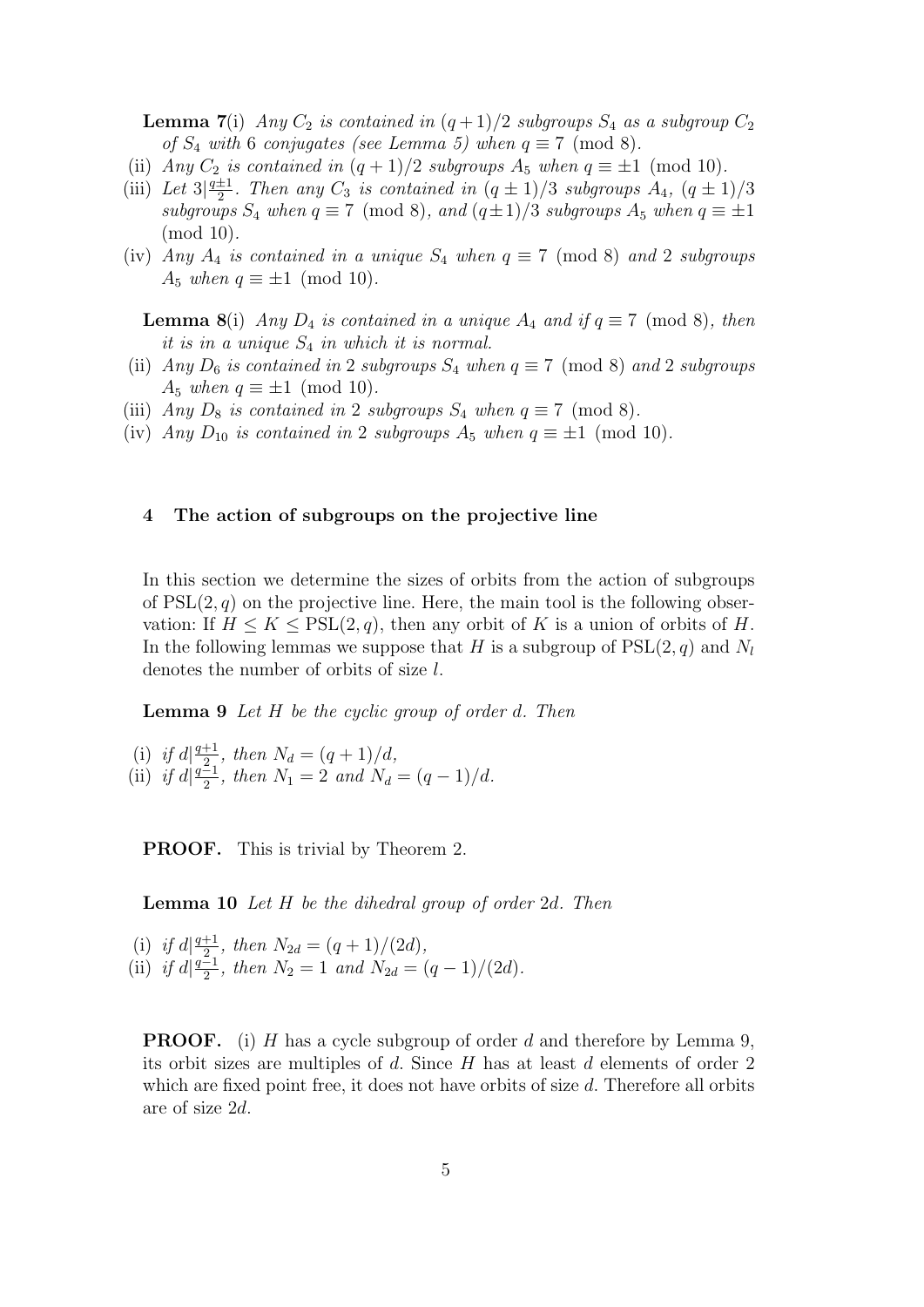(ii) Since  $H$  has a cycle subgroup of order 2, all orbits are of even size. On the other hand,  $H$  has a cycle subgroup of order  $d$  and therefore by Lemma 9, we have one orbit of size 2 and all other orbits are regular.

**Lemma 11** Let H be the group  $A_4$ . Then

(i) if  $3|\frac{q+1}{2}$  $\frac{+1}{2}$ , then  $N_{12} = (q+1)/12$ ,  $(iii)$  if  $3|\frac{q-1}{2}$  $\frac{2}{2}$ , then  $N_4 = 2$  and  $N_{12} = (q - 7)/12$ , (iii) if 3|q, then  $N_4 = 1$  and  $N_{12} = (q-3)/12$ .

**PROOF.** If B is a 6-subset of the projective line, then  $|G_B| \le 6$  (see [10, Lemma 2.1]). Hence  $N_6 = 0$ . There is an element of order 2 in H. So by Lemma 9, all orbits are of even order.

(i)  $H$  has a fixed point free element of order 3 and therefore by Lemma 9, its orbit sizes are multiples of 6. Since  $N_6 = 0$ , all orbits are regular.

(ii)  $H$  has an element of order 3 with two fixed points. Hence by Lemma 9, orbit sizes are 2,4,12. If  $N_2 = 1$ , then  $N_4 = 0$  and  $N_{12} = (q-1)/12$  which is not integer. So  $N_2 = 0, N_4 = 2$ , and  $N_{12} = (q - 7)/12$ .

(ii)  $H$  has an element of order 3 with one fixed point. Hence by Lemma 9, orbit sizes are 4 and 12. We have  $N_4 = 1$  and  $N_{12} = (q-3)/12$ .

**Lemma 12** Let  $H$  be the group  $S_4$ . Then

(i) if  $3|\frac{q+1}{2}$  $\frac{+1}{2}$ , then  $N_{24} = (q+1)/24$ ,  $(iii)$  if  $3|\frac{q-1}{2}$  $\frac{2}{2}$ , then  $N_8 = 1$  and  $N_{24} = (q - 7)/24$ .

**PROOF.** We have  $q \equiv 7 \pmod{8}$ . Hence 3  $/q$ . Note that H has a subgroup  $A_4$ . Therefore, by Lemma 11, orbits are of sizes 4,8,12,24. If  $B$  is a 4-subset of the projective line, then by Lemma 1,  $|G_B|$  | 12 and so  $N_4 = 0$ . By a similar argument,  $N_{12} = 0$ .

(i) It is obvious by Lemma 11(i).

(ii) By Lemma 11(ii), we necessarily have  $N_8 = 1$  and all other orbits of size 24.

**Lemma 13** the Let H be group  $A_5$ . Then

(i) if  $15\frac{q+1}{2}$  $\frac{+1}{2}$ , then  $N_{60} = (q+1)/60$ ,  $(i)$  if  $3\frac{q+1}{2}$  $\frac{+1}{2}$  and  $5\frac{q-1}{2}$  $\frac{1}{2}$ , then  $N_{12} = 1$  and  $N_{60} = (q - 11)/60$ ,  $(iii)$  if  $3|\frac{q-1}{2}$  $rac{z}{2}$  and  $5\frac{q+1}{2}$  $\frac{4}{2}$ , then  $N_{20} = 1$  and  $N_{60} = (q - 11)/60$ ,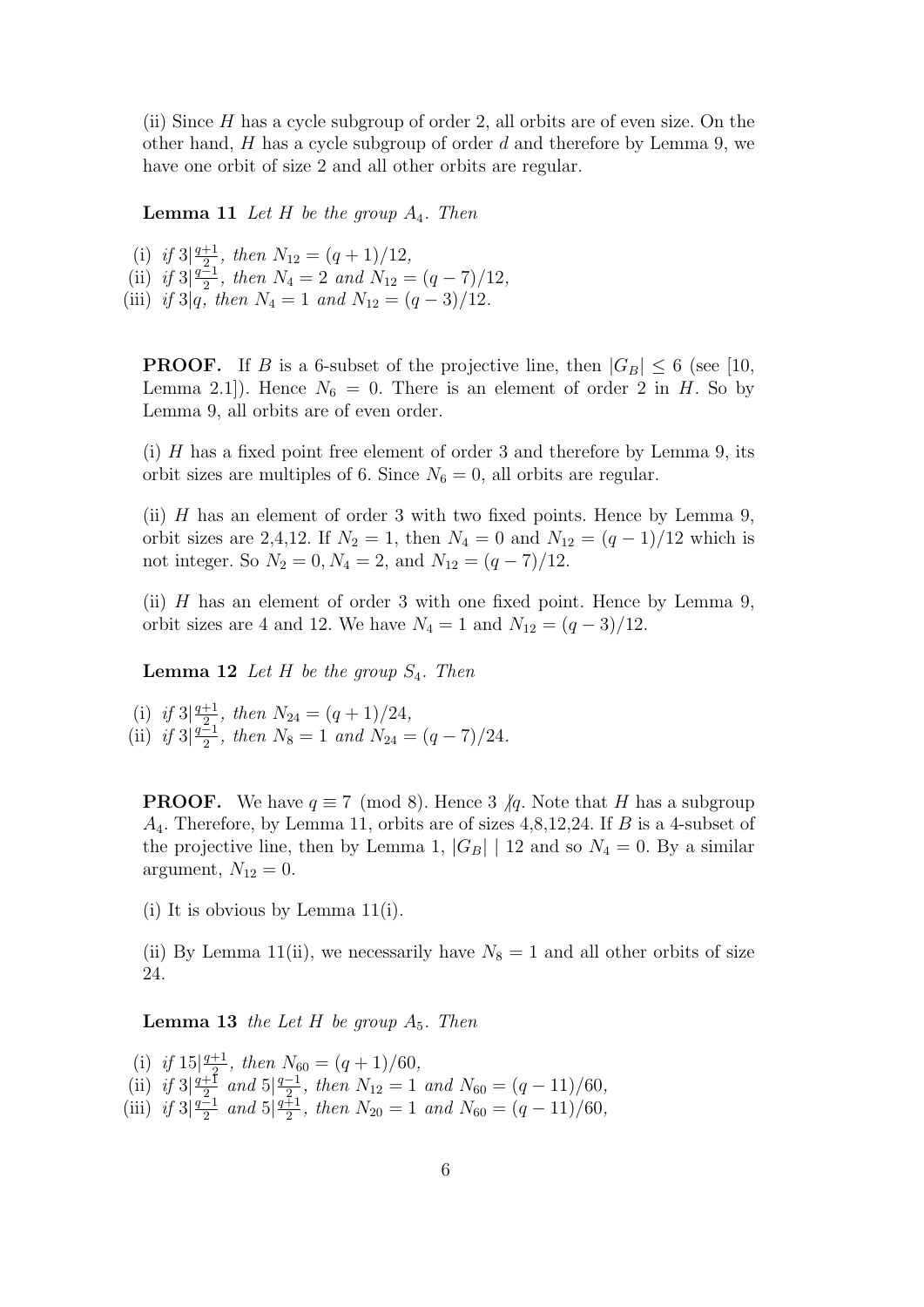$(iv)$  if  $15|\frac{q-1}{2}$  $\frac{-1}{2}$ , then  $N_{12} = 1, N_{20} = 1$ , and  $N_{60} = (q - 31)/60$ .

**PROOF.** We have  $q \equiv \pm 1 \pmod{10}$ . Hence 3  $/q$  and  $5\frac{q \pm 1}{2}$  $\frac{\pm 1}{2}$ . Note that H has a subgroup  $A_4$ .

(i) By Lemma 11(i), all orbit sizes are multiples of 12. On the other hand,  $H$ has a fixed point free element of order 5 which means that all orbit sizes are multiples of 5. Therefore, all orbits are regular.

(ii) By Lemma 11(i), all orbit sizes are multiples of 12. On the other hand,  $H$ has an element of order 5 with two fixed points which implies the existence of one orbit of sizes 12. Hence,  $N_{12} = 1$  and all other orbits of size 60.

(iii) If B is a 4-subset of the projective line, then by Lemma 1,  $|G_B|$  | 12 and so  $N_4 = 0$ . Now by Lemma 11(ii), we have one orbit of size 20 and all other orbits are of orders 12 or 60. On the other hand, H has a fixed point free element of order 5 which means that all orbit sizes are multiples of 5. Therefore,  $N_{12} = 0$ and all remaining orbits are regular.

(iv) Similar to (iii), we have one orbit of size 20 and all other orbits are of orders 12 or 60. On the other hand, H has an element of order 5 with two fixed points which forces  $N_{12} = 1$  and all other orbits to be regular.

**Lemma 14** Let H be the elementary Abelian group of order  $p^m$ . Then  $N_1 = 1$ and  $N_{p^m} = p^{n-m}$ .

**PROOF.** By the Cauchy-Frobenius lemma, the number of orbits is  $p^{n-m}+1$ . Note that all orbit sizes are powers of  $p$ . Therefore, we just have one orbit of size one and all other orbits are regular.

**Lemma 15** Let H be a semidirect product of the elementary Abelian group of order  $p^m$  and the cyclic group of order d where  $d\left|\frac{q-1}{2}\right|$  $\frac{-1}{2}$  and  $d|p^m - 1$ . Then  $N_1 = 1, N_{p^m} = 1, \text{ and } N_{dp^m} = (p^n - p^m)/(dp^m).$ 

**PROOF.** *H* has an elementary Abelian subgroup of order  $p^m$ . So by Lemma 14, we have one orbit of size 1 and all other orbit sizes are multiples of  $p^m$ . On the other hand,  $H$  has a cyclic subgroup of order  $d$  and therefore by Lemma 9, orbit sizes are congruent 0 or 1 module  $d$ . If congruent 0 module  $d$ , then orbit size is necessarily  $dp^m$ . Otherwise, orbit size must be 1 or  $p^m$ . Now the assertion follows from the fact that an element of order d has two fixed points.

**Lemma 16** Let H be  $PSL(2, p^m)$  where  $m|n$ . Then  $N_{p^m+1} = 1$  and all other orbits are regular.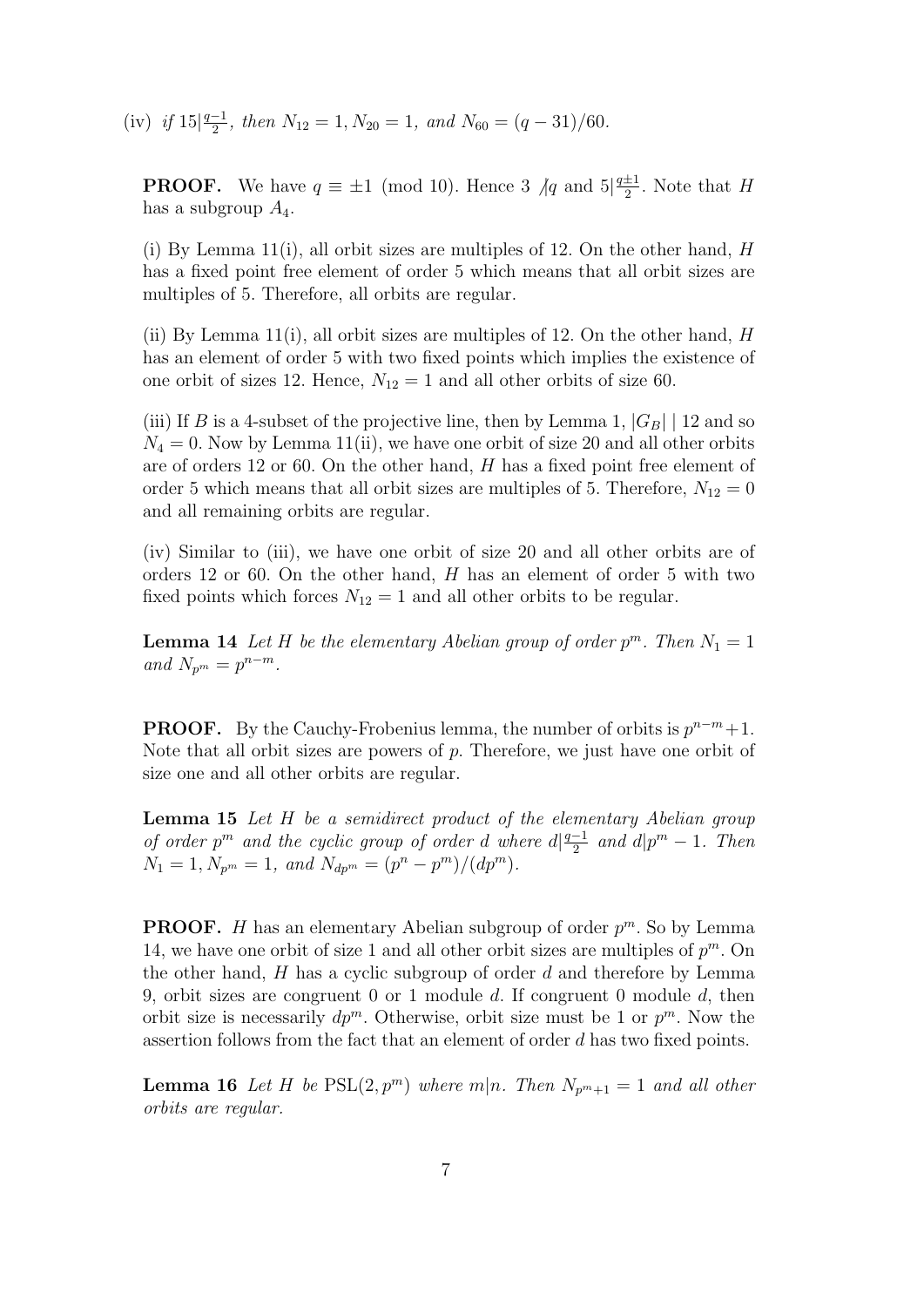**PROOF.** All subgroups of the form  $PSL(2, p^m)$  of  $PSL(2, q)$  are conjugate [4]. So we can suppose that H is the group with elements  $x \mapsto \frac{ax+b}{cx+d}, a, b, c, d \in$  $GF(p^m)$ , where  $GF(p^m)$  is the unique subfield of order  $p^m$  of  $GF(p^n)$ . Since H is transitive on  $GF(p^m)$  we have an orbit of size  $p^m + 1$ . H has a subgroup of order  $p^{m}(p^{m}-1)/2$  which is a semidirect product of the elementary Abelian group of order  $p^m$  and the cyclic group of order  $(p^m-1)/2$ . So by Lemma 15, all other orbits of H are multiples of  $p^m(p^m-1)/2$ . On the other hand H has an fixed point free element of order  $(p^m + 1)/2$  which forces orbits to be of sizes of multiples of  $(p^m + 1)/2$ . Hence all orbits except one are regular.

We summarize the results of the previous lemmas in the following theorem.

**Theorem 17** The sizes of non-regular orbits for any subgroup H of  $PSL(2, q)$ are as given in Table 1. (Subgroups with no non-regular orbits do not appear in the table).

| H            | Condition                                                  | The sizes of non-regular orbits |
|--------------|------------------------------------------------------------|---------------------------------|
| $C_d$        | $d\left \frac{q-1}{2}\right $                              | 1,1                             |
| $D_{2d}$     | $d\frac{q-1}{2}$                                           | $\overline{2}$                  |
| $A_4$        | $3\frac{q-1}{2}$                                           | 4,4                             |
| $A_4$        | 3 q                                                        | 4                               |
| $S_4$        | $3\frac{q-1}{2}$                                           | 8                               |
| $A_5$        | $3 \frac{q+1}{2}, 5 \frac{q-1}{2}$                         | 12                              |
| $A_5$        | $3 \frac{q-1}{2}, 5 \frac{q+1}{2}$                         | 20                              |
| $A_5$        | $15\frac{q-1}{2}$                                          | 12, 20                          |
| $Z_p^m$      | $m \leq n$                                                 | $\mathbf{1}$                    |
|              | $Z_n^m \rtimes C_d \quad m \leq n, d   (p^n - 1, p^m - 1)$ | $1, p^m$                        |
| $PSL(2,p^m)$ | m n                                                        | $p^m+1$                         |

Table 1 Sizes of non-regular orbits of subgroups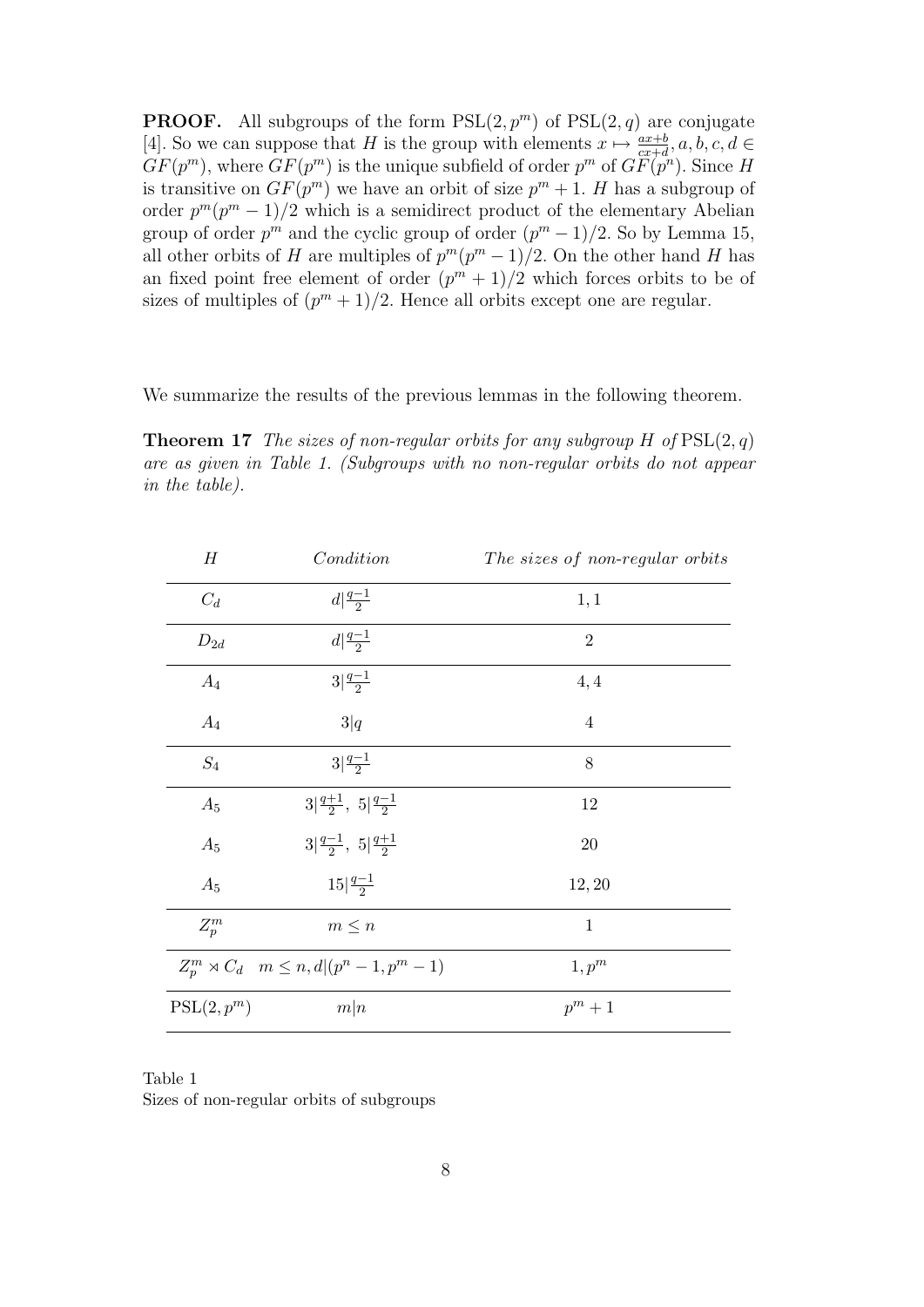# 5 The Möbius function of the subgroup lattice of subgroups of  $PSL(2,q)$

In this section we do some calculations on the Möbius function of the lattice of subgroups of  $PSL(2, q)$  which will be useful in Section 7. We start with the cyclic subgroups  $C_d$ .

**Lemma 18**  $\mu(1, C_d) = \mu(d)$  and  $\mu(C_l, C_d) = \mu(d/l)$  if l|d.

**PROOF.** Since  $C_l$  is normal in  $C_d$ , we have  $\mu(C_l, C_d) = \mu(1, C_{d/l})$ . So it suffices to find  $\mu(1, C_d)$ . By Lemma 4,  $C_d$  has a unique subgroup of order m for any divisor m of d. Therefore,  $\sum_{m|d} \mu(1, C_m) = 0$ . On the other hand  $\sum_{m|d} \mu(m) = 0$  and  $\mu(1) = 1$ . So by the initial condition  $\mu(1, 1) = 1$ , we obtain that  $\mu(1, C_d) = \mu(d)$ .

#### Lemma 19 Let  $d > 1$ .

- (i)  $\mu(1, D_{2d}) = -d\mu(d),$
- (ii)  $\mu(D_{2l}, D_{2d}) = \mu(d/l),$
- (iii)  $\mu(C_l, D_{2d}) = -(d/l)\mu(d/l)$  if l|d and  $l > 2$ ,
- (iv)  $\mu(C_2, D_{2d}) = -(d/2)\mu(d/2)$  if  $C_2$  is normal in  $D_{2d}$  and  $\mu(C_2, D_{2d}) = \mu(d)$ otherwise.

PROOF. (i) We have

$$
\mu(1, D_{2d}) = -\sum_{1 \le H < D_{2d}} \mu(1, H)
$$
  
= 
$$
-\sum_{m|d} \mu(1, C_m) - \sum_{m|d, m \ne d} \frac{d}{m} \mu(1, D_{2m})
$$
  
= 
$$
-\sum_{m|d, m \ne d} \frac{d}{m} \mu(1, D_{2m}).
$$

On the other hand,  $-d\mu(d) = \sum_{m|d,m \neq d} \frac{d}{m} m \mu(m)$  and  $-2\mu(2) = 2$ . So by the initial condition  $\mu(1, D_4) = 2$ , we obtain that  $\mu(1, D_{2d}) = -d\mu(d)$ .

(ii) Let  $D_{2l} \leq H \leq D_{2d}$  and  $|H| = 2ml$ . Then H is unique and it is a dihedral group. Now we have  $\mu(D_{2l}, D_{2d}) = -\sum_{m|\frac{d}{l}, m \neq \frac{d}{l}} \mu(D_{2l}, D_{2ml})$ . On the other hand,  $\mu(\frac{d}{l})$  $\frac{d}{dt}$ ) =  $-\sum_{m|\frac{d}{l},m\neq\frac{d}{l}}\mu(m)$  and  $\mu(1)$  = 1. So by the initial condition  $\mu(D_{2l}, D_{2l}) = 1$ , we obtain that  $\mu(D_{2l}, D_{2d}) = \mu(d/l)$ .

(iii) since  $C_l$  is normal in  $D_{2d}$  it is obvious by (i).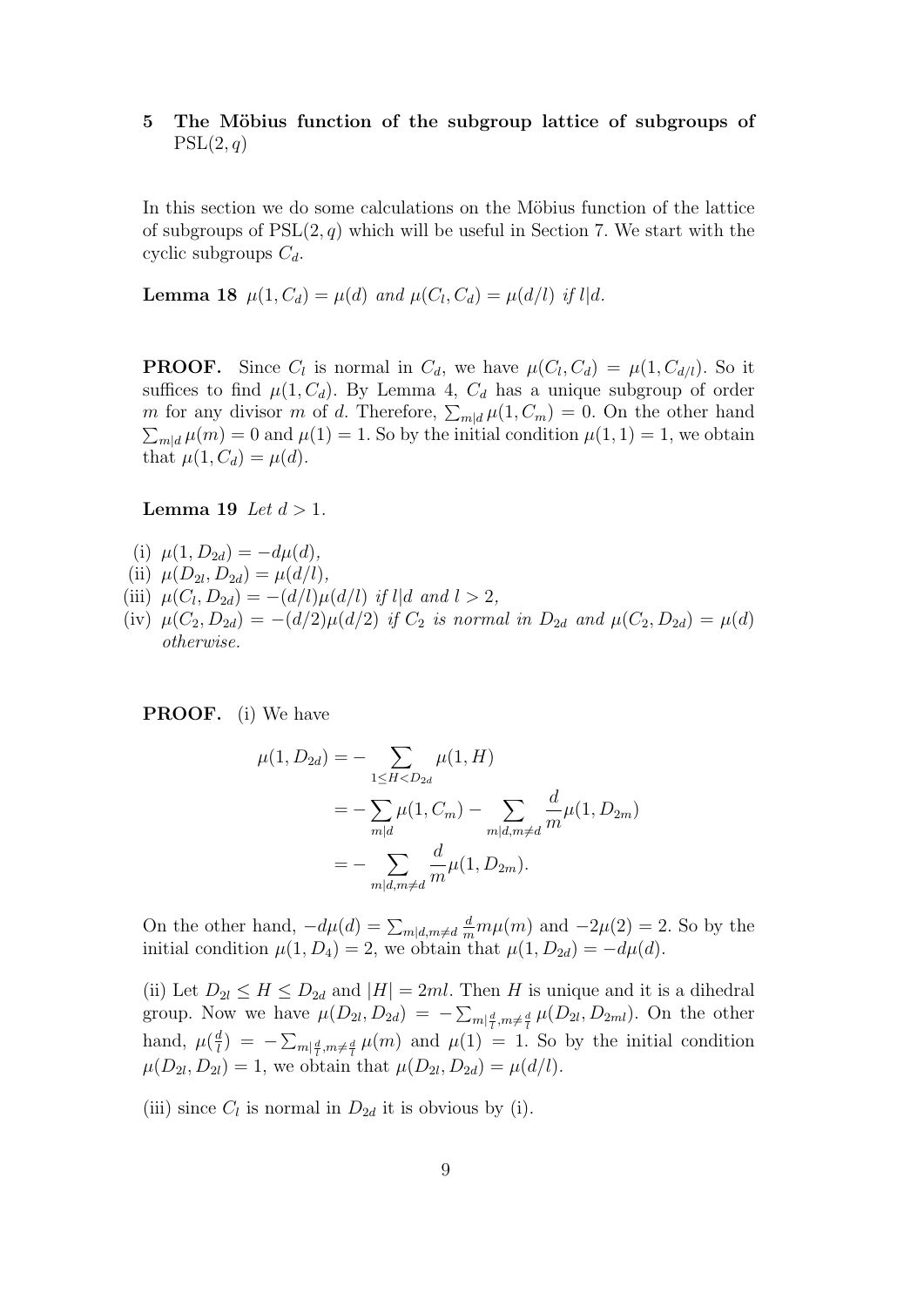(iv) If  $C_2$  is normal in  $D_{2d}$ , then the assertion follows by (i). Otherwise, a similar argument to (ii) is applied.

Lemma 20  $\mu(1, A_4) = 4$ ,  $\mu(C_2, A_4) = 0$ ,  $\mu(C_3, A_4) = -1$ , and  $\mu(D_4, A_4) =$ −1.

**PROOF.** The subgroup lattice of  $A_4$  is shown in Figure 1. So the assertion can easily be verified.

Lemma 21  $\mu(A_4, S_4) = -1$ ,  $\mu(D_8, S_4) = -1$ ,  $\mu(D_6, S_4) = -1$ ,  $\mu(C_4, S_4) = 0$ ,  $\mu(D_4, S_4) = 3$  for normal subgroup  $D_4$  of  $S_4$  and  $\mu(D_4, S_4) = 0$  otherwise,  $\mu(C_3, S_4) = -1$ ,  $\mu(C_2, S_4) = 0$  if  $C_2$  is a subgroup with 3 conjugates (see Lemma 5) and  $\mu(C_2, S_4) = 2$  otherwise, and  $\mu(1, S_4) = -12$ .

**PROOF.** The subgroup lattice of  $S_4$  is obtained by GAP [5]. The maximal subgroups of  $S_4$  are  $A_4, D_8$ , and  $D_6$ . Therefore,  $\mu(A_4, S_4) = \mu(D_8, S_4)$  $\mu(D_6, S_4) = -1$ . Any subgroup  $C_4$  is contained in a unique maximal subgroup  $D_8$  of  $S_4$ . Hence,  $\mu(C_4, S_4) = 0$ . This is true also for subgroup  $D_4$  which is not normal. Using the sublattices of subgroups of  $S_4$  containing  $D_4$ ,  $C_3$ , or  $C_2$ shown in Figure 2, the calculation of the remaining cases is straightforward. Note that  $\mu(1, S_4)$  is already known [11] and it is also obtained by the relation  $\sum_{1 \leq H \leq S_4} \mu(H, S_4) = 0$  and the previous results.



Fig. 1. The subgroup lattice of  $A_4$ 

Lemma 22  $\mu(A_4, A_5) = -1$ ,  $\mu(D_{10}, A_5) = -1$ ,  $\mu(D_6, A_5) = -1$ ,  $\mu(C_5, A_5) =$ 0,  $\mu(D_4, A_5) = 0$ ,  $\mu(C_3, A_5) = 2$ ,  $\mu(C_2, A_5) = 4$ , and  $\mu(1, A_5) = -60$ ,

**PROOF.** The subgroup lattice of  $A_5$  is obtained by GAP [5]. The maximal subgroups of  $A_5$  are  $A_4, D_{10}$ , and  $D_6$ . Therefore,  $\mu(A_4, A_5) = \mu(D_{10}, A_5) =$  $\mu(D_6, A_5) = -1$ . Any subgroup  $C_5$  is contained in a unique maximal subgroup of  $A_5$ . Hence,  $\mu(C_5, A_5) = 0$ . This is true also for any subgroup  $D_4$ . Using the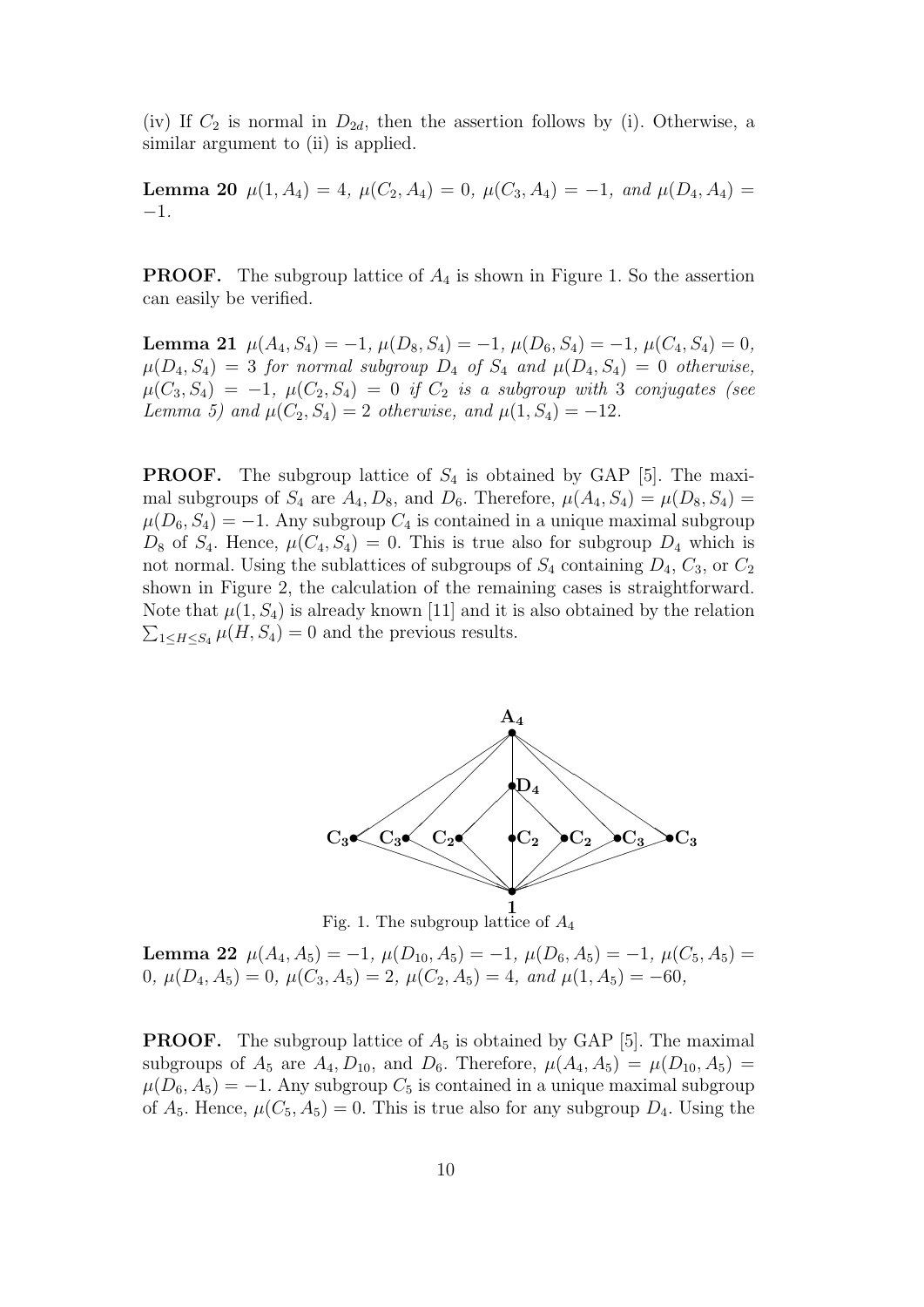

Fig. 2. The sublattices of subgroups of  $S_4$  containing  $D_4$ ,  $C_3$ , or  $C_2$ 



Fig. 3. The sublattices of subgroups of  $A_5$  containing  $C_3$ , or  $C_2$ 

sublattices of subgroups of  $A_5$  containing  $C_3$  or  $C_2$  shown in Figure 3, the calculation of the remaining cases is straightforward. Note that  $\mu(1, A_5)$  is found using the relation  $\sum_{1 \le H \le A_5} \mu(H, A_5) = 0$  and the preceding results.

## 6 Determination of  $f_k$

In Section 4, we determined the sizes of orbits from the action of subgroups of  $PSL(2, q)$  on the projective line. The results can be used to calculate  $f_k(H)$ for any subgroup H and  $1 \leq k \leq q+1$ . Suppose that H has  $r_i$  orbits of size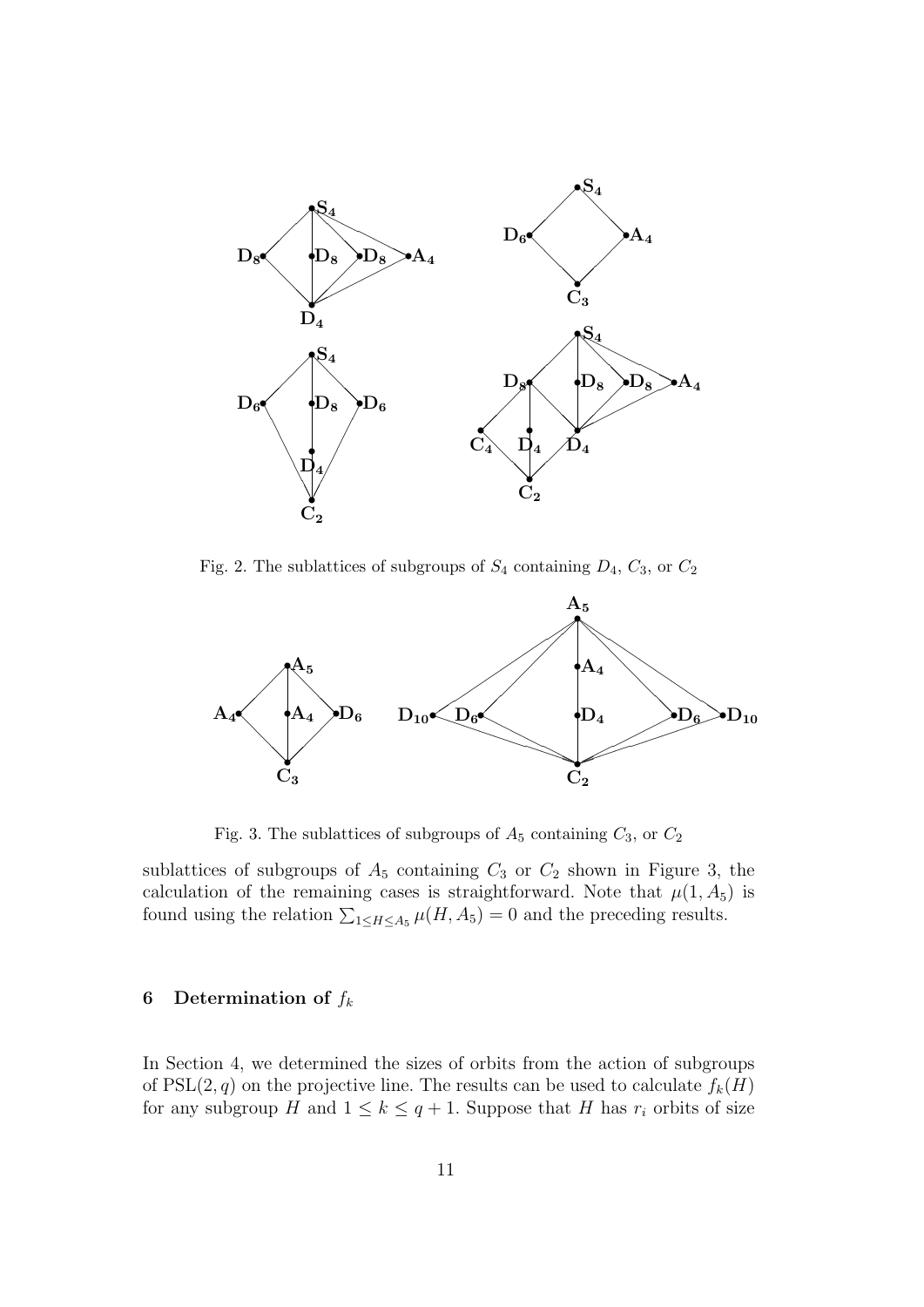$l_i$  ( $1 \leq i \leq s$ ). Then by the definition we have

$$
f_k(H) = \sum_{\sum_{i=1}^s m_i l_i = k} \left( \prod_{i=1}^s \binom{r_i}{m_i} \right).
$$

Any subgroup of  $PSL(2, q)$  has at most two non-regular orbits and so it is an easy task to compute  $f_k$ .

**Theorem 23** Let  $z(H)$  denote the sum of sizes of the non-regular orbits of subgroup H of  $PSL(2,q)$  and let  $k \equiv l \pmod{|H|}$  where  $l \leq |H|$ . Then  $f_k(H) = c \binom{(q+1-z(H))/|H|}{(k-l)/|H|}$  $\binom{(k-l)/|H|}{(k-l)/|H|}$  in which

- (i)  $c = 1$  if l is a sum of some non-regular orbit sizes (possibly none) and H has no two non-regular orbits of size l,
- (ii)  $c = 2$  if H has two non-regular orbits of size l,

(iii)  $c = 0$  otherwise.

In Table 2, we present the values of  $f_k(H)$  for subgroups H of  $PSL(2,q)$  and k for which  $f_k(H)$  is nonzero.

## 7 Determination of  $g_k$

In this section, we suppose that  $1 \leq k \leq q+1$  and  $k \not\equiv 0,1 \pmod{p}$  and try to calculate  $g_k(H)$  for subgroups H of PSL $(2, q)$ . Note that the condition  $k \not\equiv 0, 1 \pmod{p}$  imposes  $f_k(H)$  and  $g_k(H)$  to be zero for any subgroup H belonging to one of the classes (vi)-(viii) in Theorem 3. By

$$
g_k(H) = \sum_{H \le U \le \text{PSL}(2,q)} f_k(U)\mu(H, U),
$$

we only need to focus on those overgroups U of H for which  $f_k(U)$  and  $\mu(H, U)$ are nonzero. All what we need on overgroups are provided by Theorem 3 and Lemmas 6–8. The values of the Möbius function and  $f_k$  have been determined in Sections 5 and 6, respectively. Now we are ready to compute  $q_k$ .

### Theorem 24

$$
g_k(1) = f_k(1) + \frac{q(q^2 - 1)}{12} (2f_k(A_4) - 6f_k(S_4) - 12f_k(A_5) + f_k(D_4))
$$
  
+ 
$$
\sum_{l>1, l \mid \frac{q+1}{2}} \frac{q(q \mp 1)}{2} \mu(l) f_k(C_l) - \frac{q(q^2 - 1)}{4} \sum_{l>2, l \mid \frac{q+1}{2}} \mu(l) f_k(D_{2l}).
$$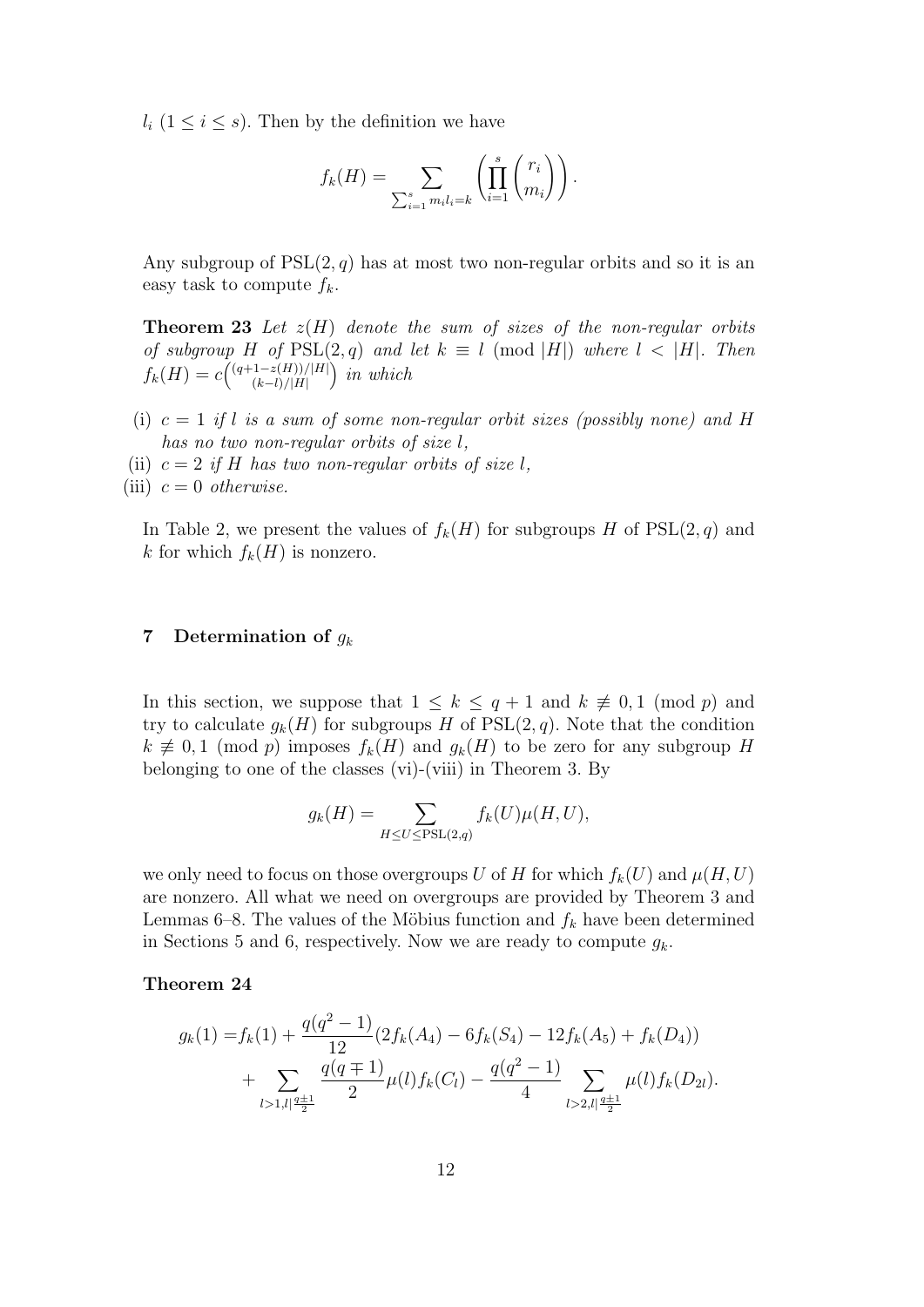| H                   | Condition on $q$                                  | $l \equiv k \pmod{ H }$ | $f_k(H)$                                                |
|---------------------|---------------------------------------------------|-------------------------|---------------------------------------------------------|
| $\mathbf{1}$        |                                                   | $\overline{0}$          | $\binom{q+1}{k}$                                        |
| $C_d$               | $d\left \frac{q+1}{2}\right $                     | $\overline{0}$          | $\binom{(q+1)/d}{(k-l)/d}$                              |
| $C_d$               | $d\left \frac{q-1}{2}\right $                     | 0, 2                    | $\binom{(q-1)/d}{(k-l)/d}$                              |
| $C_d$               | $d\left \frac{q-1}{2}\right $                     | $\mathbf{1}$            | $2\binom{(q-1)/d}{(k-l)/d}$                             |
| $\mathcal{D}_{2d}$  | $d\left \frac{q+1}{2}\right $                     | $\overline{0}$          | $\binom{(q+1)/2d}{(k-l)/2d}$                            |
| $\mathcal{D}_{2d}$  | $d\frac{q-1}{2}$                                  | 0, 2                    | $\binom{(q-1)/2d}{(k-l)/2d}$                            |
| $A_4$               | $3\frac{q+1}{2}$                                  | $\overline{0}$          | $\binom{(q+1)/12}{(k-l)/12}$                            |
| $A_4$               | $3\frac{q-1}{2}$                                  | 0, 8                    | $\binom{(q-7)/12}{(k-l)/12}$                            |
| $A_4$               | $3\frac{q-1}{2}$                                  | $\,4\,$                 | $2\binom{(q-7)/12}{(k-l)/12}$                           |
| $A_4$               | 3 q                                               | 0,4                     | $\binom{(q-3)/12}{(k-l)/12}$                            |
| $S_4$               | $3\left \frac{q+1}{2},\right.8\left (q+1)\right.$ | $\overline{0}$          | $\binom{(q+1)/24}{(k-l)/24}$                            |
| $\mathcal{S}_4$     | $3\left \frac{q-1}{2},\right.8\left (q+1)\right)$ | 0, 8                    | $\binom{(q-7)/24}{(k-l)/24}$                            |
| $A_5$               | $15\frac{q+1}{2}$                                 | $\overline{0}$          | $\binom{(q+1)/60}{(k-l)/60}$                            |
| $A_5$               | $3 \frac{q+1}{2}, 5 \frac{q-1}{2}$                | 0, 12                   | $\binom{(q-11)/60}{(k-l)/60}$                           |
| $A_5$               | $3 \frac{q-1}{2}, 5 \frac{q+1}{2}$                | 0, 20                   | $\binom{(q-19)/60}{(k-l)/60}$                           |
| $A_5$               | $15\left \frac{q-1}{2}\right.$                    | 0, 12, 20, 32           | $\binom{(q-31)/60}{(k-l)/60}$                           |
| $Z_p^m$             | $m \leq n$                                        | 0, 1                    | $\binom{q/p^m}{(k-l)/p^m}$                              |
| $Z_p^m \rtimes C_d$ | $d\left \frac{q-1}{2},d\right p^{m}-1$            | $0, 1, p^m, p^m + 1$    | $\binom{(q-p^m)/dp^m}{(k-l)/dp^m}$                      |
| $PSL(2,p^m)$        | m n                                               | $0, p^m + 1$            | ${2(q-p^m)/p^m(p^{2m}-1) \choose 2(k-l)/p^m(p^{2m}-1)}$ |

Table 2 The nonzero values of  $f_k(H)$  for subgroups H of  $PSL(2, q)$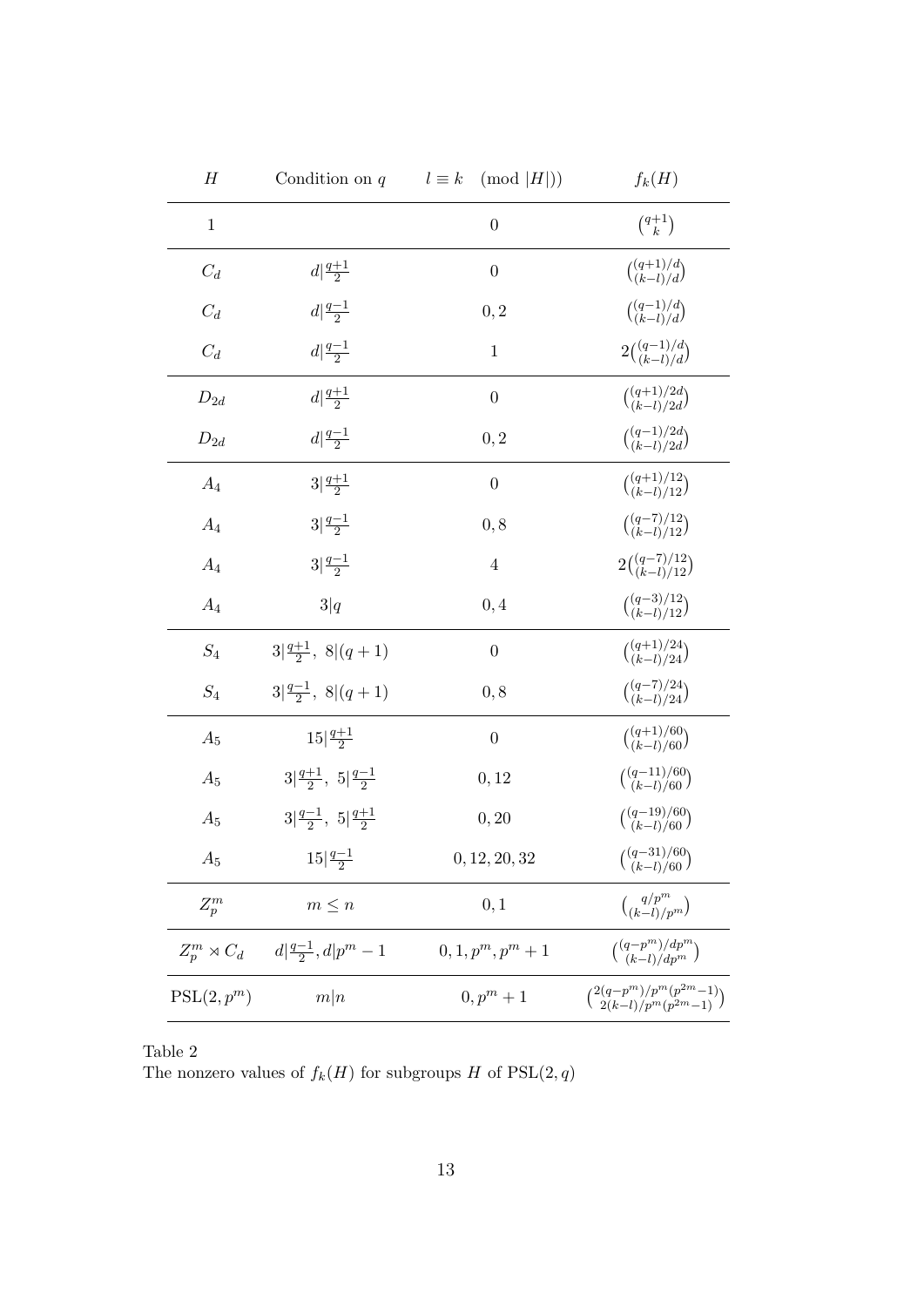Theorem 25

$$
g_k(C_2) = \frac{q+1}{4} (4f_k(S_4) + 8f_k(A_5) - f_k(D_4)) + \sum_{\substack{l \mid \frac{q+1}{4} \\ l>1, \, l \mid \frac{q+1}{4}}} \mu(l) f_k(C_{2l}) + \sum_{\substack{l > 1, \, l \mid \frac{q+1}{4}}} \frac{q+1}{2} \left(\mu(2l) - \frac{\mu(l)}{2}\right) f_k(D_{4l}).
$$

Theorem 26 Let  $3\frac{q\pm1}{2}$  $rac{\pm 1}{2}$ . Then

$$
g_k(C_3) = \frac{q \pm 1}{3} (2f_k(A_5) - f_k(A_4) - f_k(S_4)) + \sum_{l \mid \frac{q \pm 1}{6}} \mu(l) \left( f_k(C_{3l}) - \frac{q \pm 1}{6} f_k(D_{6l}) \right).
$$

**Theorem 27** Let  $d > 3$  and  $d\left|\frac{q+1}{q}\right|$  $rac{\pm 1}{2}$ . Then

$$
g_k(C_d) = \sum_{l \mid \frac{q \pm 1}{2d}} \mu(l) \left( f_k(C_{ld}) - \frac{q \pm 1}{2d} f_k(D_{2ld}) \right).
$$

**Theorem 28** Let  $h_k(D_{2d}) = \sum_{l \mid \frac{q \pm 1}{2d}} \mu(l) f_k(D_{2ld})$ . Then  $g_k(D_4) = 3f_k(S_4) - f_k(A_4) - 2f_k(D_4) + 3h_k(D_4),$  $g_k(D_6) = -2f_k(S_4) - 2f_k(A_5) + h_k(D_6),$  $g_k(D_8) = -2f_k(S_4) + h_k(D_8), \quad g_k(D_{10}) = -2f_k(A_5) + h_k(D_{10}),$  and  $g_k(D_{2d}) = h_k(D_{2d})$  if  $d > 5$  and  $d\sqrt{\frac{q+1}{2}}$  $rac{\pm 1}{2}$ .

**Theorem 29**  $g_k(A_4) = f_k(A_4) - f_k(S_4) - 2f_k(A_5), g_k(S_4) = f_k(S_4),$  and  $g_k(A_5) = f_k(A_5).$ 

# 8 3-Designs from  $PSL(2,q)$

We use the results of previous sections to show the existence of large families of new 3-designs. First we state the following simple result.

**Lemma 30** Let H be a subgroup of  $PSL(2,q)$  and let  $u(H)$  denote the number of subgroups of  $PSL(2,q)$  isomorphic to H. Then the number of orbits of  $PSL(2,q)$  on k-subsets whose elements have stabilizers isomorphic to H is equal to  $u(H)g_k(H)|H|/|\text{PSL}(2,q)|$ .

**PROOF.** The number of  $k$ -subsets whose stabilizers are isomorphic to  $H$  is  $u(H)g_k(H)$  and such k-subsets lie in orbits of size  $|PSL(2, q)|/|H|$ .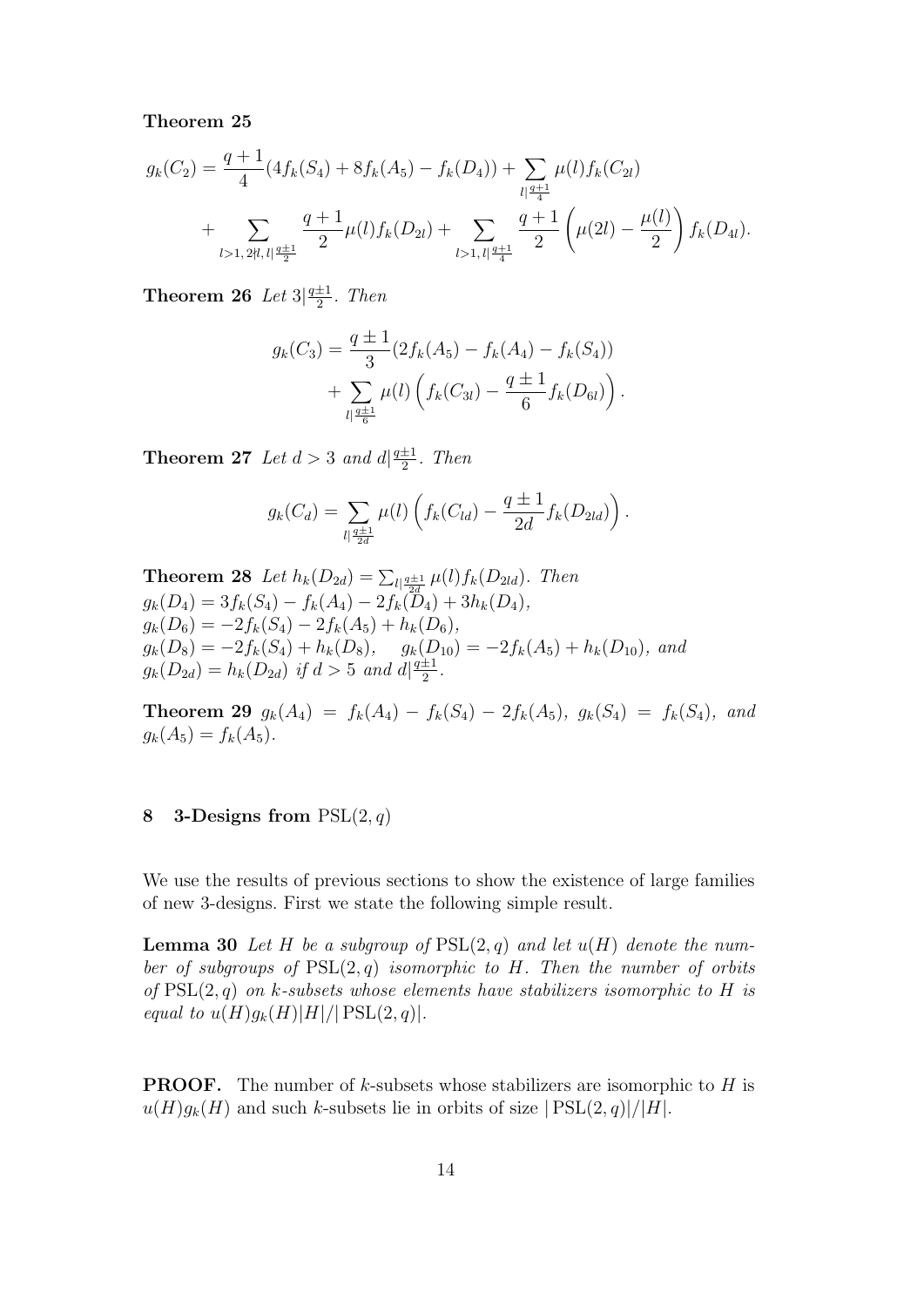The lemma above and Theorem 3 help us to compute the sizes of orbits of the action of  $PSL(2, q)$  on k-subsets of the projective line. When the sizes of orbits are known, we can utilize them to determine all 3-designs from  $PSL(2, q)$  as shown in Theorem 32.

**Theorem 31** Let  $1 \leq k \leq q+1$  and  $k \not\equiv 0,1 \pmod{p}$ . Then the sizes of orbits of  $G = \text{PSL}(2,q)$  on k-subsets are as in Table 3, where  $d \mid \frac{q+1}{2}$  $rac{\pm 1}{2}$  and  $d > 1$ .

| $\alpha$ r<br>$c \circ \gamma$<br>$-$ na<br>vw<br>$\sim$ C | -<br>-<br>◡ | ◡ | $\sim$<br>∽<br>10<br>-- | $\sim$<br>◡ | ◡<br>$\alpha$<br>ou | ∽ | $\overline{\phantom{0}}$<br>$\sim$<br>za |
|------------------------------------------------------------|-------------|---|-------------------------|-------------|---------------------|---|------------------------------------------|
|                                                            |             |   |                         |             |                     |   |                                          |

number of orbits  $\frac{2g_k(1)}{q^3-q}$   $\frac{g_k(D_4)}{3}$  $\frac{(D_4)}{3}$   $g_k(A_4)$   $2g_k(S_4)$   $2g_k(A_5)$   $\frac{dg_k(C_d)}{q\pm 1}$   $g_k(D_{2d})$ 

Table 3

Sizes of orbits on  $k$ -sets

**Theorem 32** Let  $3 \leq k \leq q-2$  and  $k \not\equiv 0,1 \pmod{p}$ . Then there exist  $3-(q+1,k,3\binom{k}{3})$  $\binom{k}{3}$  $\lambda$ ) designs with automorphism group  $\mathrm{PSL}(2,q)$  if and only if

$$
\lambda = a_1 + \frac{a_2}{4} + \frac{a_3}{12} + \frac{a_4}{24} + \frac{a_5}{60} + \sum_{d > 1, d \mid \frac{q \pm 1}{2}} \frac{i_d}{d} + \sum_{d > 2, d \mid \frac{q \pm 1}{2}} \frac{j_d}{2d},
$$

where  $a_1, \ldots, a_5, i_d, j_d$  are non-negative integers satisfying  $a_1 \leq 2g_k(1)/(q(q^2-1)), a_2 \leq g_k(D_4)/3, a_3 \leq g_k(A_4), a_4 \leq 2g_k(S_4),$  $a_5 \leq 2g_k(A_5), i_d \leq dg_k(C_d)/(q \pm 1), j_d \leq g_k(D_{2d}).$ 

#### References

- [1] T. Beth, D. Jungnickel, and H. Lenz, Design theory, Second edition, Cambridge University Press, Cambridge, 1999.
- [2] C. A. Cusack, S. W. Graham, and D. L. Kreher, Large sets of 3-designs from  $PSL(2, q)$ , with block sizes 4 and 5, J. Combinatorial Designs 3 (1995), 147–160.
- [3] C. A. Cusack and S. S. Magliveras, Semiregular large sets, Designs Codes Cryptogr. 18 (1999), 81–87.
- [4] L. E. Dickson, Linear groups with an exposition of the Galois field theory, Dover Publications, Inc., New York, 1958.
- [5] The GAP Group, GAP Groups, Algorithms, and Programming, Version 4.3; 2002, (http://www.gap-system.org).
- [6] D. R. Hughes, On t-designs and groups, Amer. J. Math. 87 (1965), 761–778.